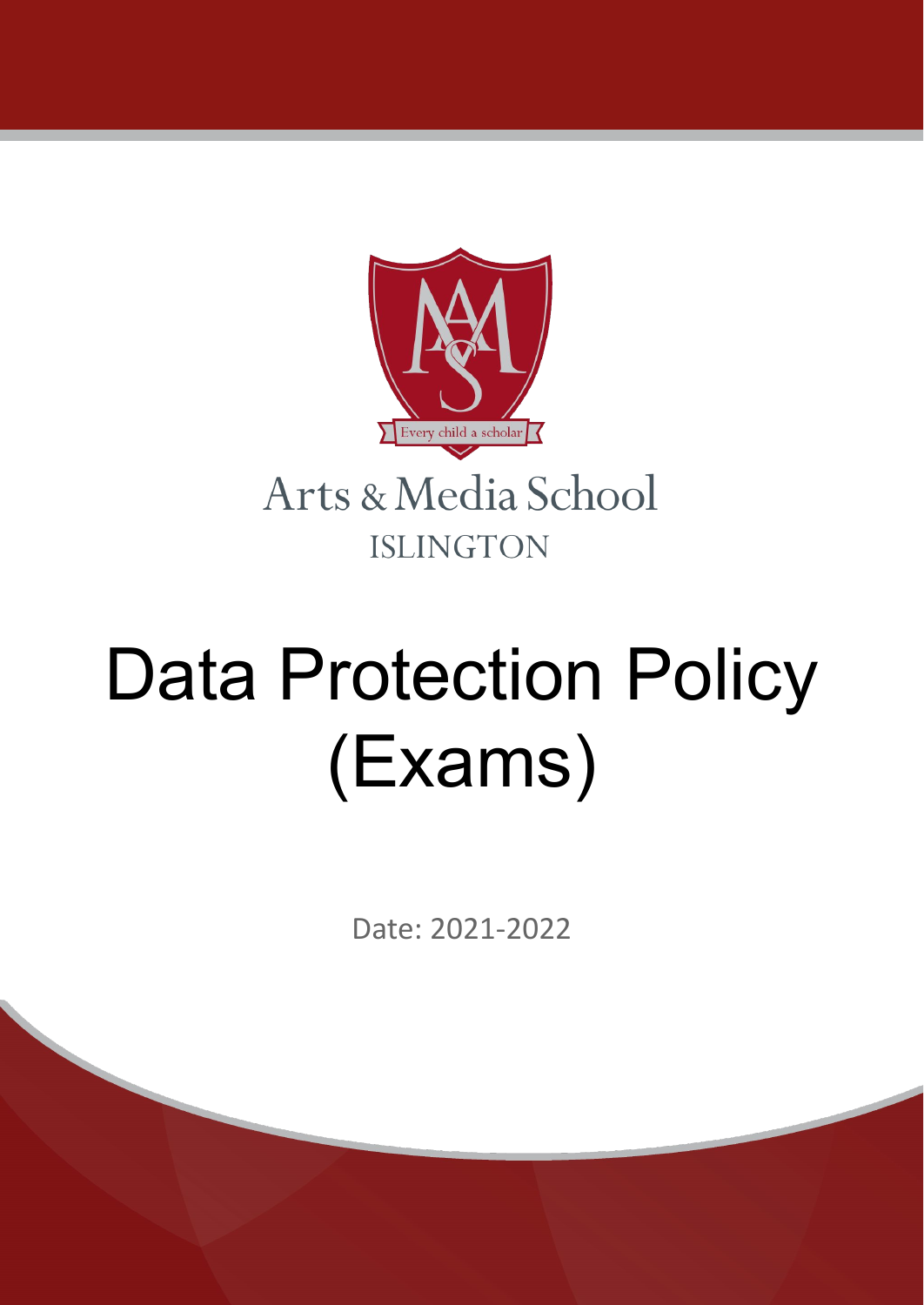

# Arts & Media School **ISLINGTON**

# **Data Protection Policy (Exams**) 2021/22

This policy is reviewed annually to ensure compliance with current regulations

| Approved/reviewed by |                |
|----------------------|----------------|
| Nicola Lawrence      |                |
| Date of next review  | September 2022 |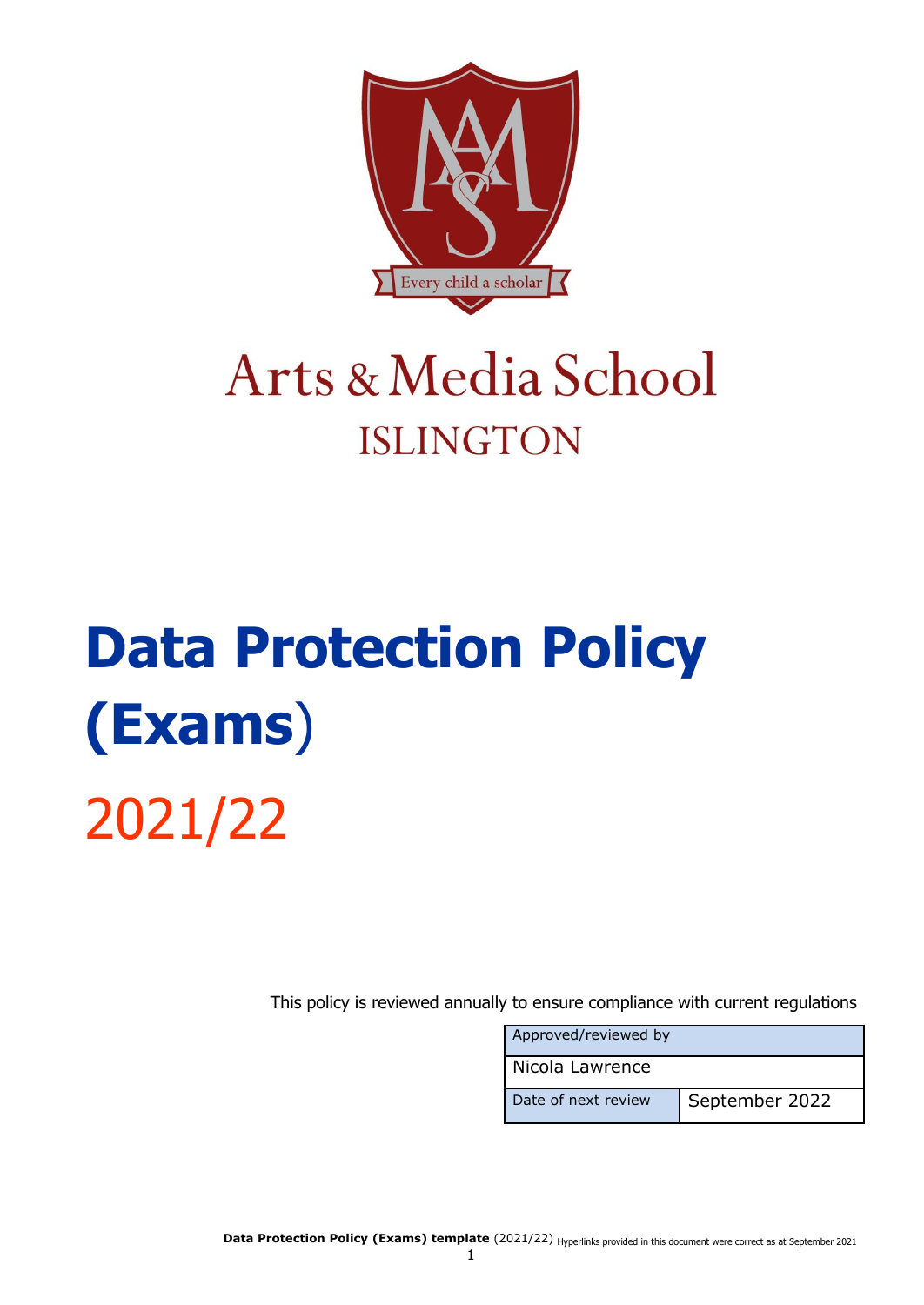# **Key staff involved in the policy**

| <b>Role</b>      | Name(s)                         |
|------------------|---------------------------------|
| Head of centre   | <b>Susan Service</b>            |
| Exams officer    | <b>Anne Orrells</b>             |
| Senior leader(s) | Julia Stubbs, David McLoughlin, |
| IT manager       | <b>Anban Naidoo</b>             |
| Data manager     | <b>Nicola Lawrence</b>          |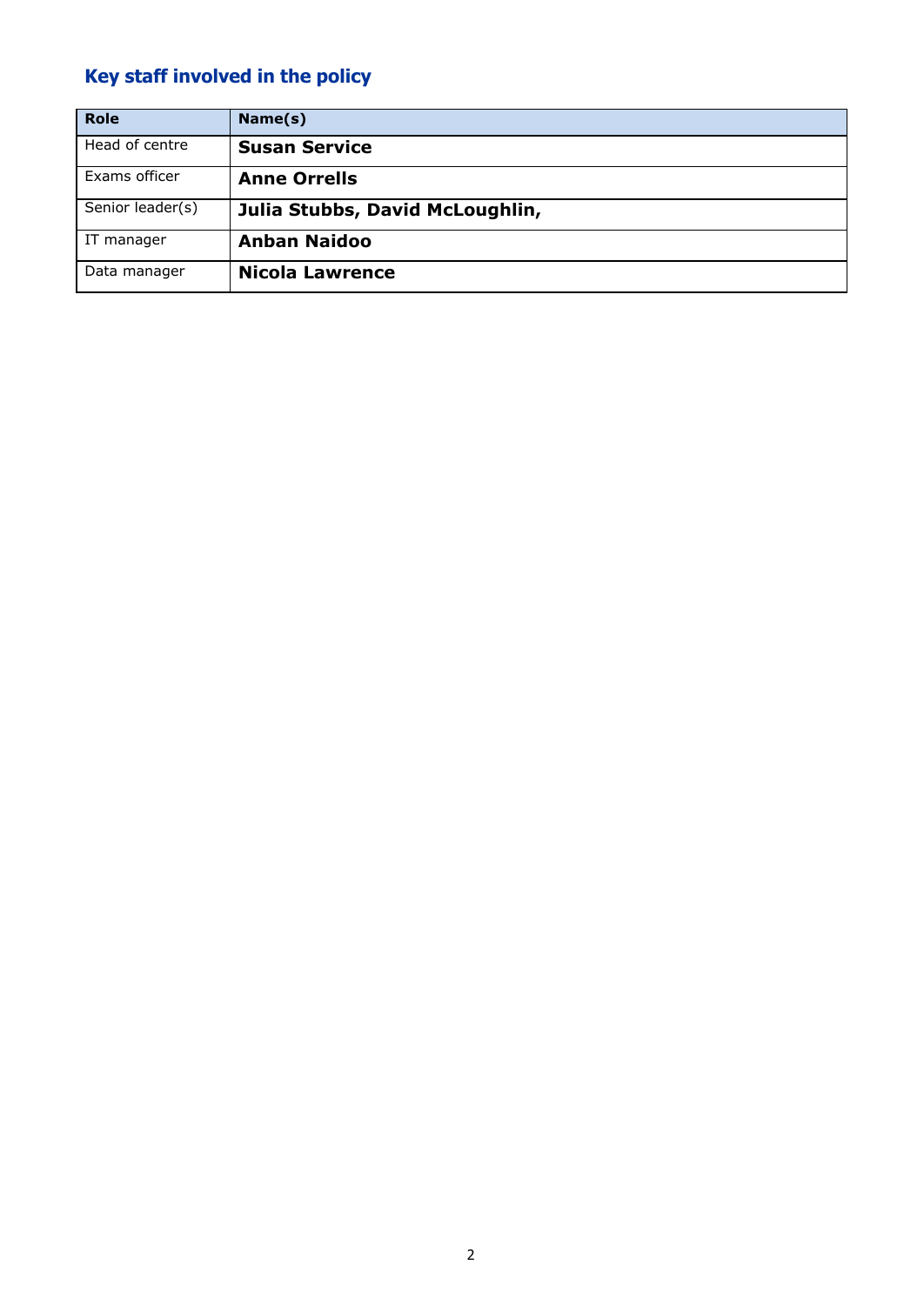# **Purpose of the policy**

This policy details how Arts and Media School, in relation to exams management and administration, ensures compliance with the regulations as set out by the Data Protection Act 2018 (DPA 2018) and UK General Data Protection Regulation (GDPR).

The delivery of examinations and assessments involve centres and awarding bodies processing a significant amount of personal data (i.e. information from which a living individual might be identified). It is important that both centres and awarding bodies comply with the requirements of the UK General Data Protection Regulation and the Data Protection Act 2018 or law relating to personal data in any jurisdiction in which the awarding body or centre are operating.

In these General Regulations reference is made to 'data protection legislation'. This is intended to refer to UK GDPR, the Data Protection Act 2018 and any statutory codes of practice issued by the Information Commissioner in relation to such legislation. (JCQ General [Regulations](https://www.jcq.org.uk/exams-office/general-regulations/) for Approved [Centres](https://www.jcq.org.uk/exams-office/general-regulations/) (section 6.1) **Personal data**)

Students are given the right to find out what information the centre holds about them, how this is protected, how this can be accessed and how data breaches are dealt with.

All exams office staff responsible for collecting and sharing candidates' data are required to follow strict rules called 'data protection principles' ensuring the information is:

- used fairly and lawfully
- used for limited, specifically stated purposes
- used in a way that is adequate, relevant and not excessive
- accurate
- kept for no longer than is absolutely necessary
- handled according to people's data protection rights
- kept safe and secure

To ensure that the centre meets the requirements of the DPA 2018 and UK GDPR, all candidates' exam information – even that which is not classified as personal or sensitive – is covered under this policy.

# **Section 1 – Exams-related information**

There is a requirement for the exams office(r) to hold exams-related information on candidates taking external examinations. For further details on the type of information held please refer to Section 5 below.

Candidates' exams-related data may be shared with the following organisations:

- Awarding bodies
- Joint Council for Qualifications (JCQ)
- Department for Education
- Local Education Authorities
- Learning Records Service

This data may be shared via one or more of the following methods:

- hard copy
- email
- secure extranet site(s)
- AQA Centre Services
- OCR Interchange
- Pearson Edexcel Online
- WJEC Secure Website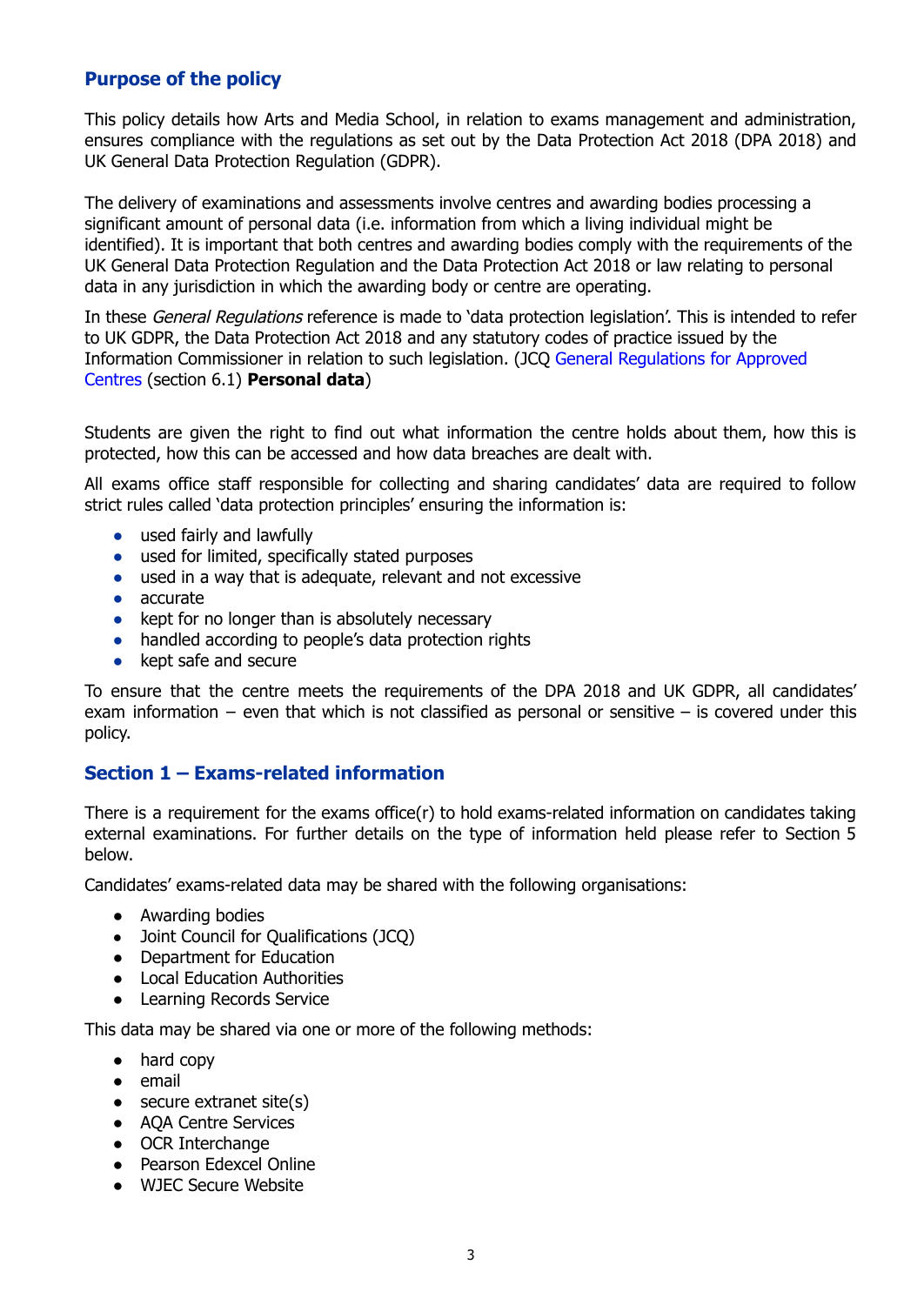● Management Information System (MIS) provided by Capita SIMS) sending/receiving information via electronic data interchange (EDI) using A2C ([https://www.jcq.org.uk/about-a2c\)](https://www.jcq.org.uk/about-a2c) to/from awarding body processing systems

This data may relate to exam entries, access arrangements, the conduct of exams and non-examination assessments, special consideration requests and exam results/post-results/certificate information.

# **Section 2 – Informing candidates of the information held**

Arts and Media School ensures that candidates are fully aware of the information and data held.

All candidates are:

- informed via information provided by teachers in lessons (e-safety programme)and tutors during tutor time, including information in each students school diary
- given access to this policy via the school website
- ●

Candidates are made aware of the above at the start of a course leading to a vocational qualification, or, where candidates are following GCSE qualifications, when the entries are submitted to awarding bodies for processing.

At this point, the centre also brings to the attention of candidates the annually updated JCQ document **Information for candidates** – **Privacy Notice** which explains how the JCQ awarding bodies process their personal data in accordance with the DPA 2018 and UK GDPR (or law relating to personal data in any jurisdiction in which the awarding body or centre are operating).

Candidates eligible for access arrangements which require awarding body approval are also required to provide their consent by signing the GDPR compliant JCQ candidate personal data consent form (**Personal data consent, Privacy Notice (AAO) and Data Protection confirmation**) before access arrangements approval applications can be processed online.

# **Section 3 – Hardware and software**

The table below confirms how IT hardware, software and access to online systems is protected in line with DPA & GDPR requirements.

| Hardware             | Date of purchase and protection measures                                                                                                                                                                                                                           | Warranty<br>expiry                                                |
|----------------------|--------------------------------------------------------------------------------------------------------------------------------------------------------------------------------------------------------------------------------------------------------------------|-------------------------------------------------------------------|
| Desktop<br>Computers | Administrator access restricted to IT Support staff; PC protected by real time<br>Sophos antivirus; monthly security updates automatically deployed; users<br>access profiles created for role specific requirements; user password policy<br>rigorously enforced. | Majority of<br>equipment<br>is out of<br>warranty $-$<br>security |
|                      | <b>Individual Usernames and Passwords</b>                                                                                                                                                                                                                          | and                                                               |
|                      | Data transfer via Internal / External networks pass through successive levels of<br>filtering and content / email checking to block Malware / Suspicious<br>attachments and files.<br>LGFL monitored filtering                                                     |                                                                   |
|                      |                                                                                                                                                                                                                                                                    |                                                                   |
|                      | Fully networked PC. Computers are checked for faults (IT Support check for<br>errors, general check for speed and usability)                                                                                                                                       |                                                                   |
|                      | Antivirus protection maintained by IT Department                                                                                                                                                                                                                   |                                                                   |
|                      | Antivirus protection is kept up to date. The school uses SOPHOS for anti-virus<br>protection                                                                                                                                                                       |                                                                   |
|                      | All Internet browsing takes place on a controlled connection, based on rules set<br>for education by LGFL                                                                                                                                                          |                                                                   |
| Chromebooks          | Monitored via the school domain.                                                                                                                                                                                                                                   | N/A                                                               |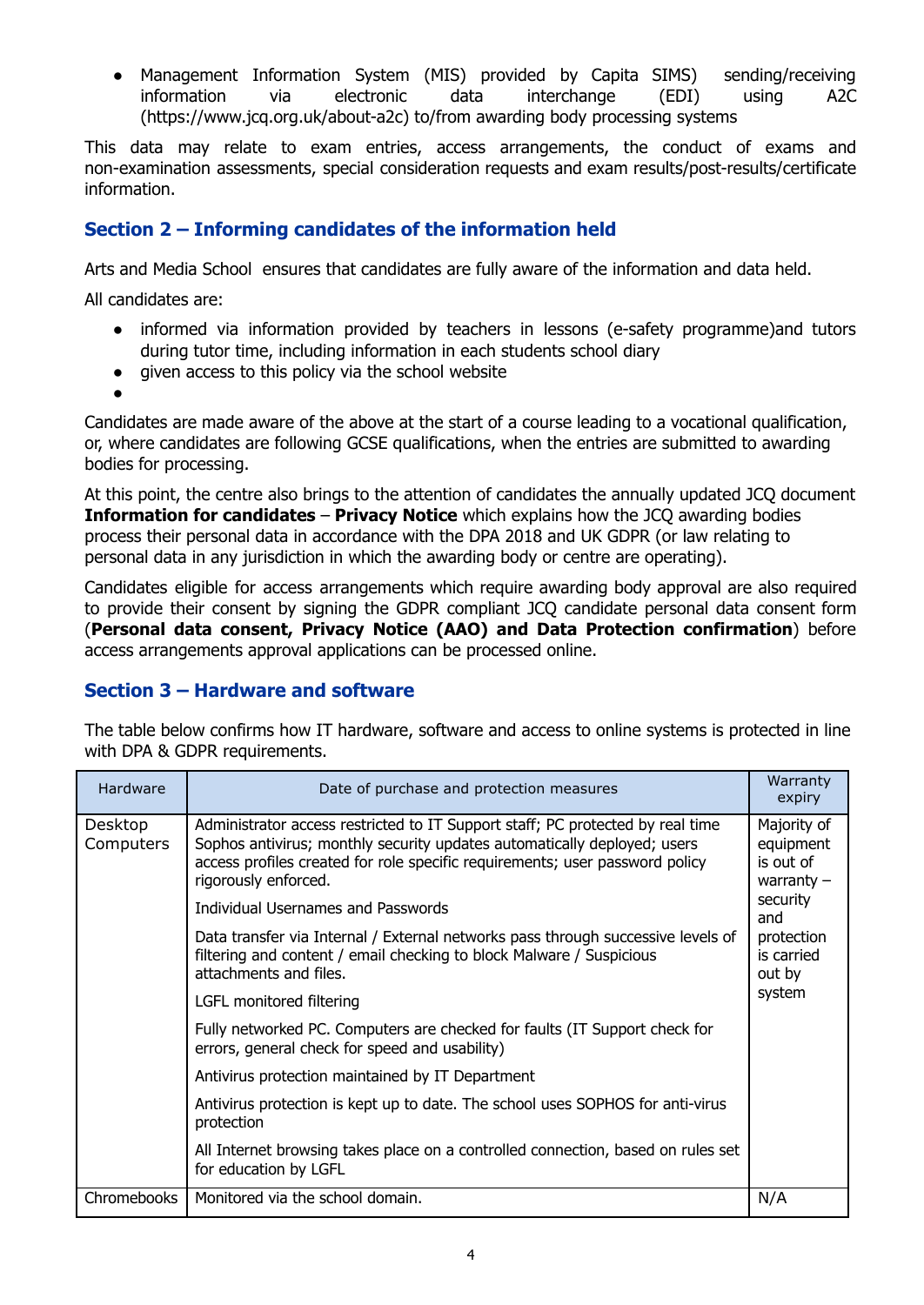| File Server | All stored on a secure area on a Microsoft network server. Systems have<br>restricted administrator access, full back-up regime and user access to data is<br>controlled. External access to networks by default all IT equipment is protected<br>by a combination of layers of security. Passwords are valid for 90 days then are<br>compulsory changed. | N/A |
|-------------|-----------------------------------------------------------------------------------------------------------------------------------------------------------------------------------------------------------------------------------------------------------------------------------------------------------------------------------------------------------|-----|
|-------------|-----------------------------------------------------------------------------------------------------------------------------------------------------------------------------------------------------------------------------------------------------------------------------------------------------------------------------------------------------------|-----|

| Software/online system        | Protection measure(s)                                                                                                                                                                                                                                                                                                                                                                                                                                                                                                                                                                                                                                                                                                                                                                                                                   |
|-------------------------------|-----------------------------------------------------------------------------------------------------------------------------------------------------------------------------------------------------------------------------------------------------------------------------------------------------------------------------------------------------------------------------------------------------------------------------------------------------------------------------------------------------------------------------------------------------------------------------------------------------------------------------------------------------------------------------------------------------------------------------------------------------------------------------------------------------------------------------------------|
| <b>SIMs</b>                   | • Access controlled by username and password;<br>Accounts have specified access rights.                                                                                                                                                                                                                                                                                                                                                                                                                                                                                                                                                                                                                                                                                                                                                 |
|                               | Data Protection and other relevant staff are aware of what data we<br>store, and the level of sensitivity. All databases are reliant on network<br>security and perimeter control. Access controls are in place and<br>monitoring of the server event logs. Administrator accounts regularly<br>reviewed and monitored. Restricted access to admin level privileges.<br>Access requests go through an approval process. Local admin rights<br>restricted to reduce client's ability to run executables. Inactive or no<br>longer required user accounts are disabled. Archive and deletion is<br>depending on the user's role and need for making data available for<br>ex-students. All server systems are patched in monthly maintenance<br>windows to ensure that all appropriate system updates and security<br>patches are applied |
| Awarding body secure extranet | Individual usernames and passwords                                                                                                                                                                                                                                                                                                                                                                                                                                                                                                                                                                                                                                                                                                                                                                                                      |
| site(s)                       | Accounts have specified access rights                                                                                                                                                                                                                                                                                                                                                                                                                                                                                                                                                                                                                                                                                                                                                                                                   |
|                               | Exams Officer has to approve the creation of new user accounts and<br>determine access rights                                                                                                                                                                                                                                                                                                                                                                                                                                                                                                                                                                                                                                                                                                                                           |
| Google Chrome                 | All Internet browsing takes place on a controlled connection, based on<br>rules set for education.                                                                                                                                                                                                                                                                                                                                                                                                                                                                                                                                                                                                                                                                                                                                      |
| Microsoft Internet Explorer   | All Internet browsing takes place on a controlled connection, based on<br>rules set for education.                                                                                                                                                                                                                                                                                                                                                                                                                                                                                                                                                                                                                                                                                                                                      |

# **Section 4 – Dealing with data breaches**

Although data is handled in line with DPA/GDPR regulations, a data breach may occur for any of the following reasons:

- loss or theft of data or equipment on which data is stored
- inappropriate access controls allowing unauthorised use
- equipment failure
- human error
- unforeseen circumstances such as a fire or flood
- hacking attack
- 'blagging' offences where information is obtained by deceiving the organisation who holds it
- cyber-attacks involving ransomware infections

If a data protection breach is identified, the following steps will be taken:

#### **1. Containment and recovery**

The Data Protection Officer Nicola Lawrence will lead on investigating the breach.

It will be established: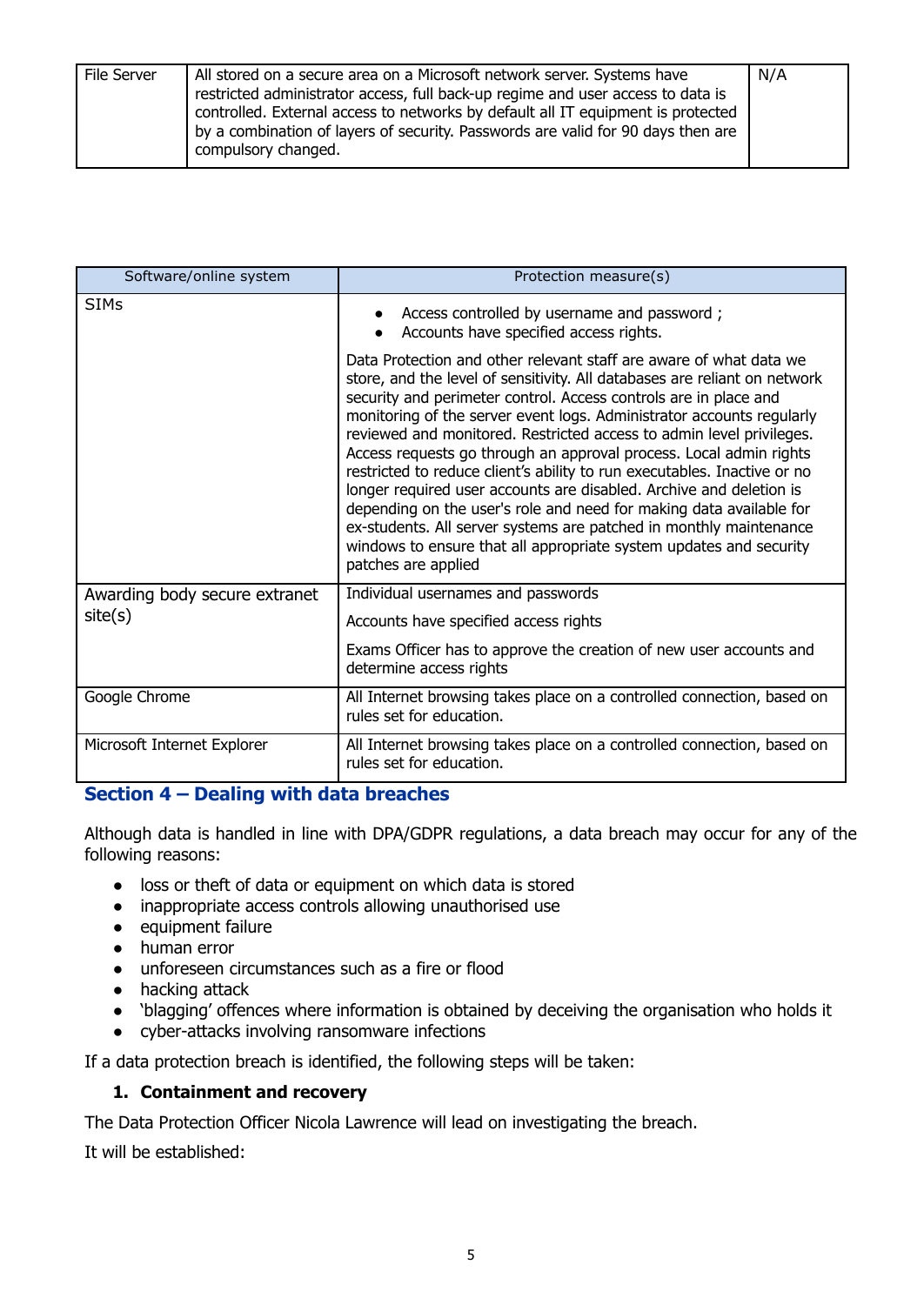- who needs to be made aware of the breach and inform them of what they are expected to do to assist in the containment exercise. This may include isolating or closing a compromised section of the network, finding a lost piece of equipment and/or changing the access codes
- whether there is anything that can be done to recover any losses and limit the damage the breach can cause. As well as the physical recovery of equipment, this could involve the use of back-up hardware to restore lost or damaged data or ensuring that staff recognise when someone tries to use stolen data to access accounts
- which authorities, if relevant, need to be informed

#### **2. Assessment of ongoing risk**

The following points will be considered in assessing the ongoing risk of the data breach:

- what type of data is involved?
- how sensitive is it?
- if data has been lost or stolen, are there any protections in place such as encryption?
- what has happened to the data? If data has been stolen, it could be used for purposes which are harmful to the individuals to whom the data relates; if it has been damaged, this poses a different type and level of risk
- regardless of what has happened to the data, what could the data tell a third party about the individual?
- how many individuals' personal data are affected by the breach?
- who are the individuals whose data has been breached?
- what harm can come to those individuals?
- are there wider consequences to consider such as a loss of public confidence in an important service we provide?

#### **3. Notification of breach**

Notification will take place to enable individuals who may have been affected to take steps to protect themselves or to allow the appropriate regulatory bodies to perform their functions, provide advice and deal with complaints.

#### **4. Evaluation and response**

Once a data breach has been resolved, a full investigation of the incident will take place. This will include:

- reviewing what data is held and where and how it is stored
- identifying where risks and weak points in security measures lie (for example, use of portable storage devices or access to public networks)
- reviewing methods of data sharing and transmission
- increasing staff awareness of data security and filling gaps through training or tailored advice
- reviewing contingency plans

# **Section 5 – Candidate information, audit and protection measures**

For the purposes of this policy, all candidates' exam-related information – even that not considered personal or sensitive under the DPA/GDPR – will be handled in line with DPA/GDPR guidelines.

An information audit is conducted annually.

The table below details the type of candidate exams-related information held, and how it is managed, stored and protected

Protection measures may include:

- password protected area on the centre's intranet
- secure drive accessible only to selected staff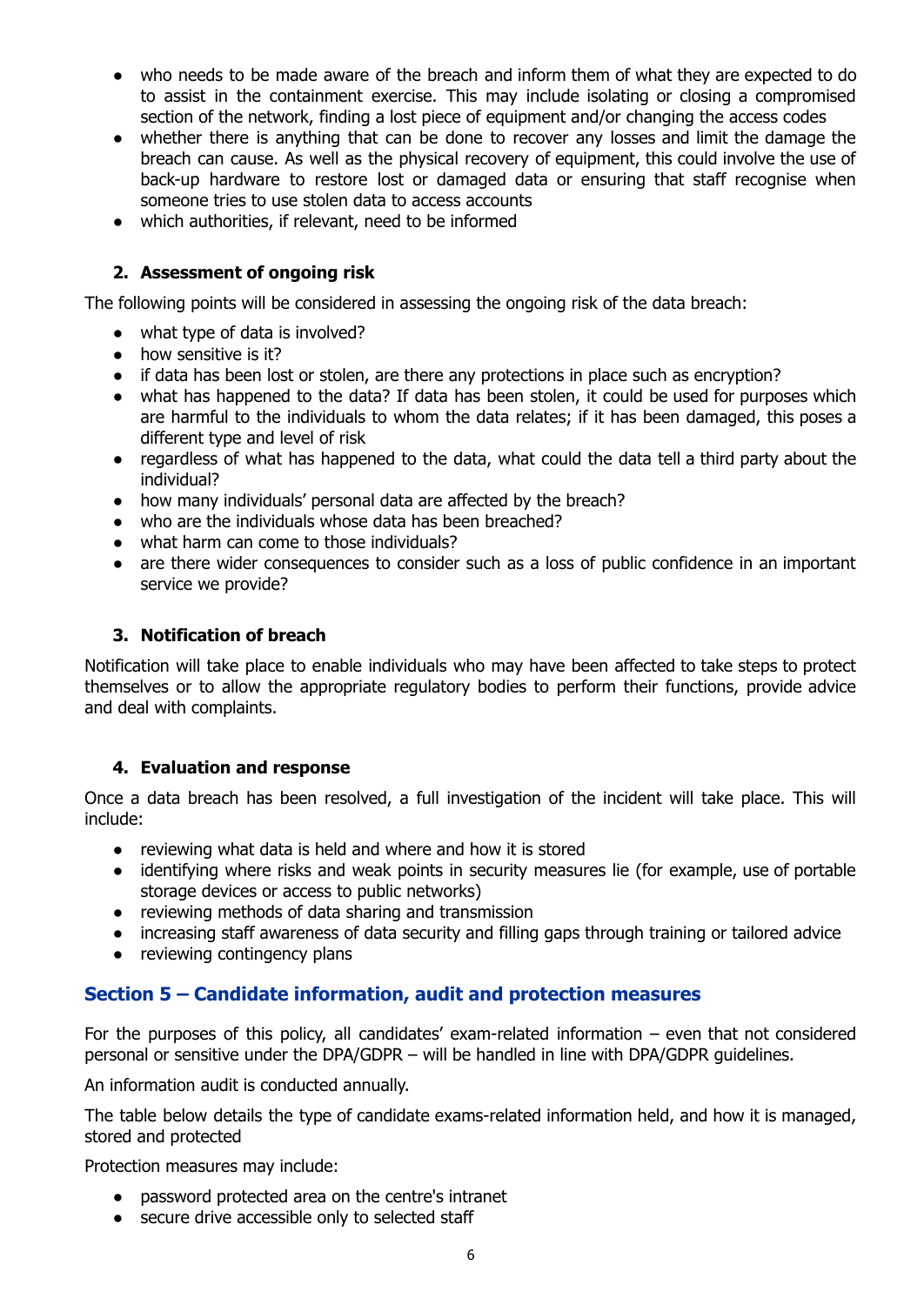- information held in secure area
- updates undertaken every 3 months (this may include updating antivirus software, firewalls, internet browsers etc.)

#### **Section 6 – Data retention periods**

Details of retention periods, the actions taken at the end of the retention period and method of disposal are contained in the centre's Exams Archiving Policy which is available/accessible from the Exams Officer.

#### **Section 7 – Access to information**

(with reference to ICO information [https://ico.org.uk/your-data-matters/schools/exam-results/\)](https://ico.org.uk/your-data-matters/schools/exam-results/)

The GDPR gives individuals the right to see information held about them. This means individuals can request information about them and their exam performance, including:

- their mark
- comments written by the examiner
- minutes of any examination appeals panels

This does not however give individuals the right to copies of their answers to exam questions.

#### **Requesting exam information**

Requests for exam information can be made to the Data Protection Officer Nicola Lawrence in writing. ID will be needed to be confirmed if a former candidate is unknown to current staff.

The GDPR does not specify an age when a child can request their exam results or request that they aren't published. When a child makes a request, those responsible for responding should take into account whether:

- the child wants their parent (or someone with parental responsibility for them) to be involved; and
- the child properly understands what is involved.

The ability of young people to understand and exercise their rights is likely to develop or become more sophisticated as they get older. As a general guide, a child of 12 or older is expected to be mature enough to understand the request they are making. A child may, of course, be mature enough at an earlier age or may lack sufficient maturity until a later age, and so requests should be considered on a case by case basis.

A decision will be made by Nicola Lawrence as to whether the student is mature enough to understand the request they are making, with requests considered on a case by case basis.

#### **Responding to requests**

If a request is made for exam information before exam results have been published, a request will be responded to:

- within five months of the date of the request, or
- within 40 days from when the results are published (whichever is earlier).

If a request is made once exam results have been published, the individual will receive a response within one month of their request.

#### **Third party access**

Permission should be obtained before requesting personal information on another individual from a third-party organisation.

Candidates' personal data will not be shared with a third party unless a request is accompanied with permission from the candidate and appropriate evidence (where relevant), to verify the ID of both parties, provided.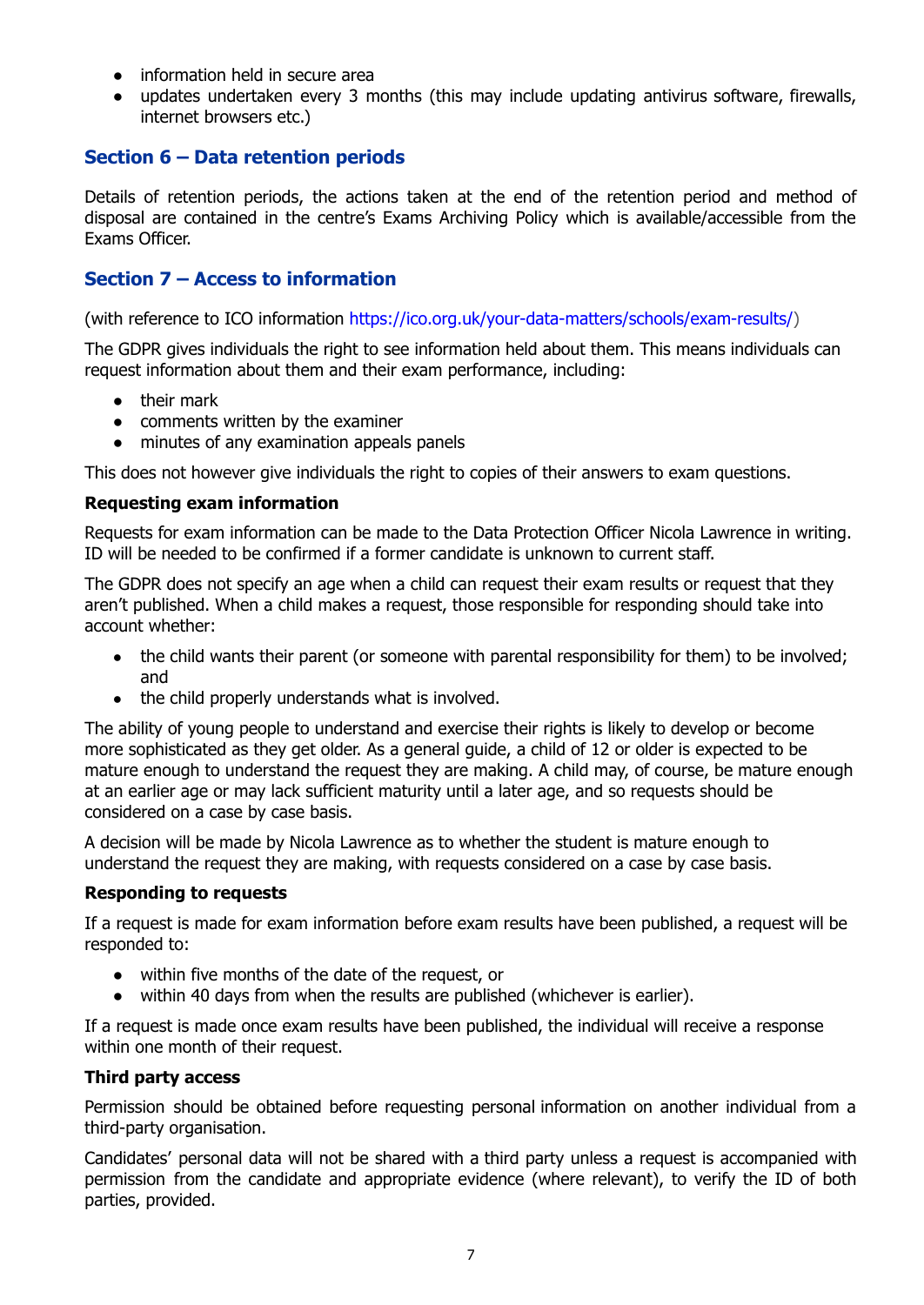In the case of looked-after children or those in care, agreements may already be in place for information to be shared with the relevant authorities (for example, the Local Authority). The centre's Data Protection Officer will confirm the status of these agreements and approve/reject any requests.

#### **Sharing information with parents**

The centre will take into account any other legislation and guidance regarding sharing information with parents (including non-resident parents), as example guidance from the Department for Education (DfE) regarding parental responsibility and school reports on pupil performance:

- Understanding and dealing with issues relating to parental responsibility [www.gov.uk/government/publications/dealing-with-issues-relating-to-parental-responsibility/](https://www.gov.uk/government/publications/dealing-with-issues-relating-to-parental-responsibility/understanding-and-dealing-with-issues-relating-to-parental-responsibility) [understanding-and-dealing-with-issues-relating-to-parental-responsibility](https://www.gov.uk/government/publications/dealing-with-issues-relating-to-parental-responsibility/understanding-and-dealing-with-issues-relating-to-parental-responsibility)
- School reports on pupil performance [www.gov.uk/guidance/school-reports-on-pupil-performance-guide-for-headteachers](http://www.gov.uk/guidance/school-reports-on-pupil-performance-guide-for-headteachers)

#### **Publishing exam results**

Arts and Media School will publish exam results to the media or within the centre (e.g. on an honours board) in line with the following principles:

- Refer to guidelines as published by the Joint Council for Qualifications
- Act fairly when publishing results, and where people have concerns about their or their child's information being published, taking those concerns seriously
- Ensure that all candidates and their parents/carers are aware as early as possible whether examinations results will be made public and how this will be done
- Explain how the information will be published. For example, if results will be listed alphabetically, or in grade order

As Arts and Media School will have a legitimate reason for publishing examination results, consent is not required from students or their parents/carers for publication. However, if a student or their parents/carers have a specific concern about publication of their results, they have the right to object. This objection must be made in writing to Nicola Lawrence Data Protection Officer, who will consider the objection before making a decision to publish and reply with a good reason to reject the objection to publish the exam results.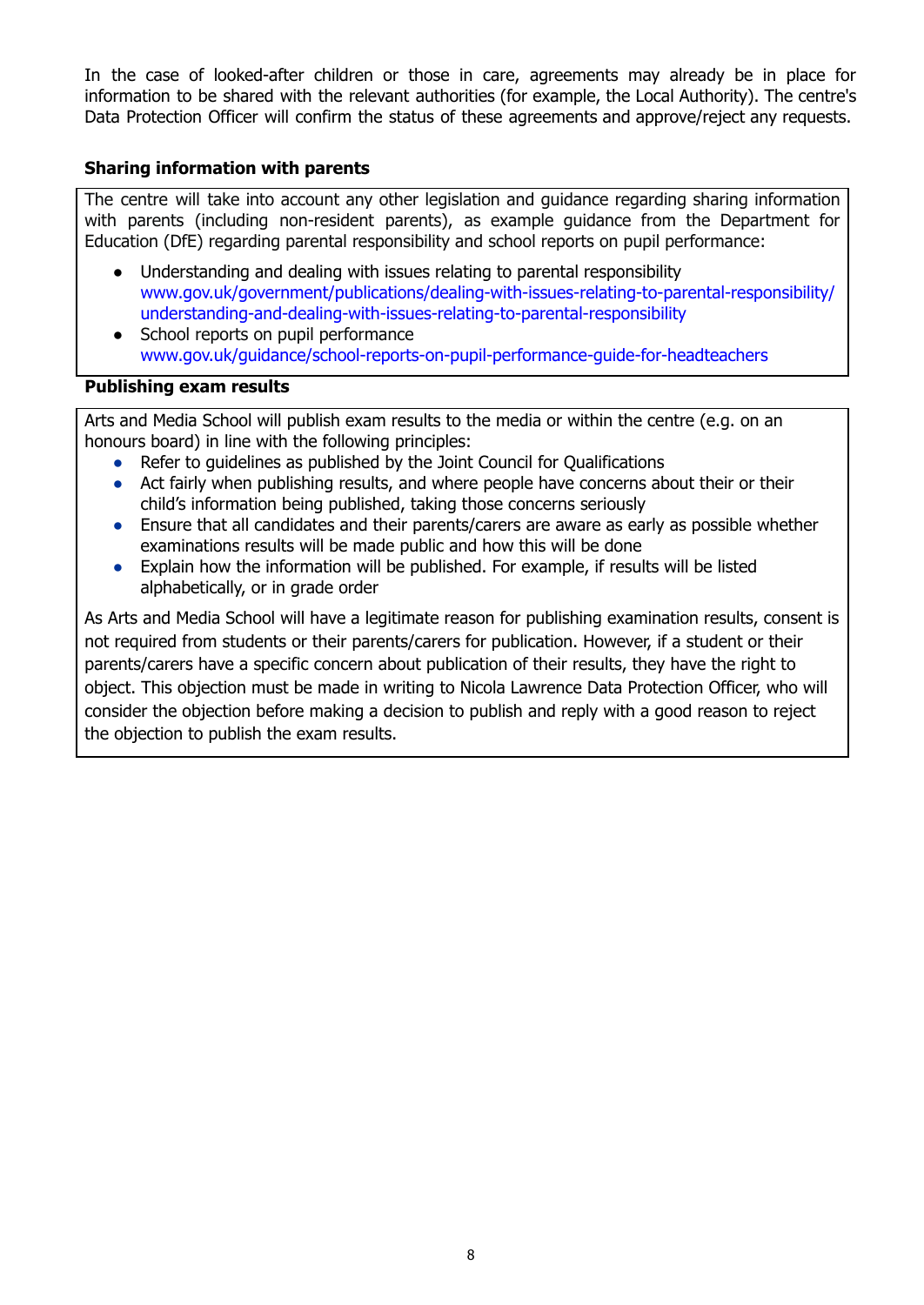### **Section 8 – Table recording candidate exams-related information held**

For details of how to request access to information held, refer to section 7 of this policy (**Access to information**)

For further details of how long information is held, refer to section 6 of this policy (**Data retention periods**)

| Information type                       | Information description<br>(where required) | What personal/sensitive data is/may<br>be contained in the information                                                                                                                                                                | Where information is<br>stored                                                            | How information is<br>protected                                                | Retention<br>period                                     |
|----------------------------------------|---------------------------------------------|---------------------------------------------------------------------------------------------------------------------------------------------------------------------------------------------------------------------------------------|-------------------------------------------------------------------------------------------|--------------------------------------------------------------------------------|---------------------------------------------------------|
| Access arrangements<br>information     |                                             | Candidate name<br>Candidate DOB<br>Gender<br>Data protection notice (candidate<br>signature)<br>Diagnostic testing outcome(s)<br>Specialist report(s) (may also<br>include candidate address)<br>Evidence of normal way of<br>working | <b>Access Arrangements</b><br>Online<br><b>MIS</b><br>Lockable metal filing<br>cabinet    | Secure user<br>name and<br>password<br>[insert]<br>In secure office<br>(SENCo) | 12 Months                                               |
| Alternative site<br>arrangements       |                                             | Candidate Name, alternative site<br>address, Qualifications being taken                                                                                                                                                               | Exams Office Locked<br>filing cabinet                                                     | Locked Office                                                                  | 12 Months                                               |
| Attendance registers<br>copies         |                                             | Candidate Name                                                                                                                                                                                                                        | Exams Office Locked<br>filing cabinet                                                     | Locked Office                                                                  | 12 Months                                               |
| Candidates' scripts                    |                                             | Candidate Name & work                                                                                                                                                                                                                 | <b>Subject Departments</b>                                                                | Teacher Integrity                                                              | As needed<br>after<br>permission<br>given by<br>student |
| Candidates' work                       |                                             | Candidate Name & work                                                                                                                                                                                                                 | Locked filing cabinet<br>in subject depts                                                 | Teacher Integrity                                                              | December<br>post yr11                                   |
| Certificates                           |                                             | Candidate Name, DOB, Result                                                                                                                                                                                                           | Certificates for leavers<br>located in Reception<br>Older Certificates in<br>exams office | Reception staffed<br>or locked                                                 | 24 Months                                               |
| Certificate destruction<br>information |                                             | Candidate Name                                                                                                                                                                                                                        | Exams Office                                                                              | Locked office                                                                  | On going                                                |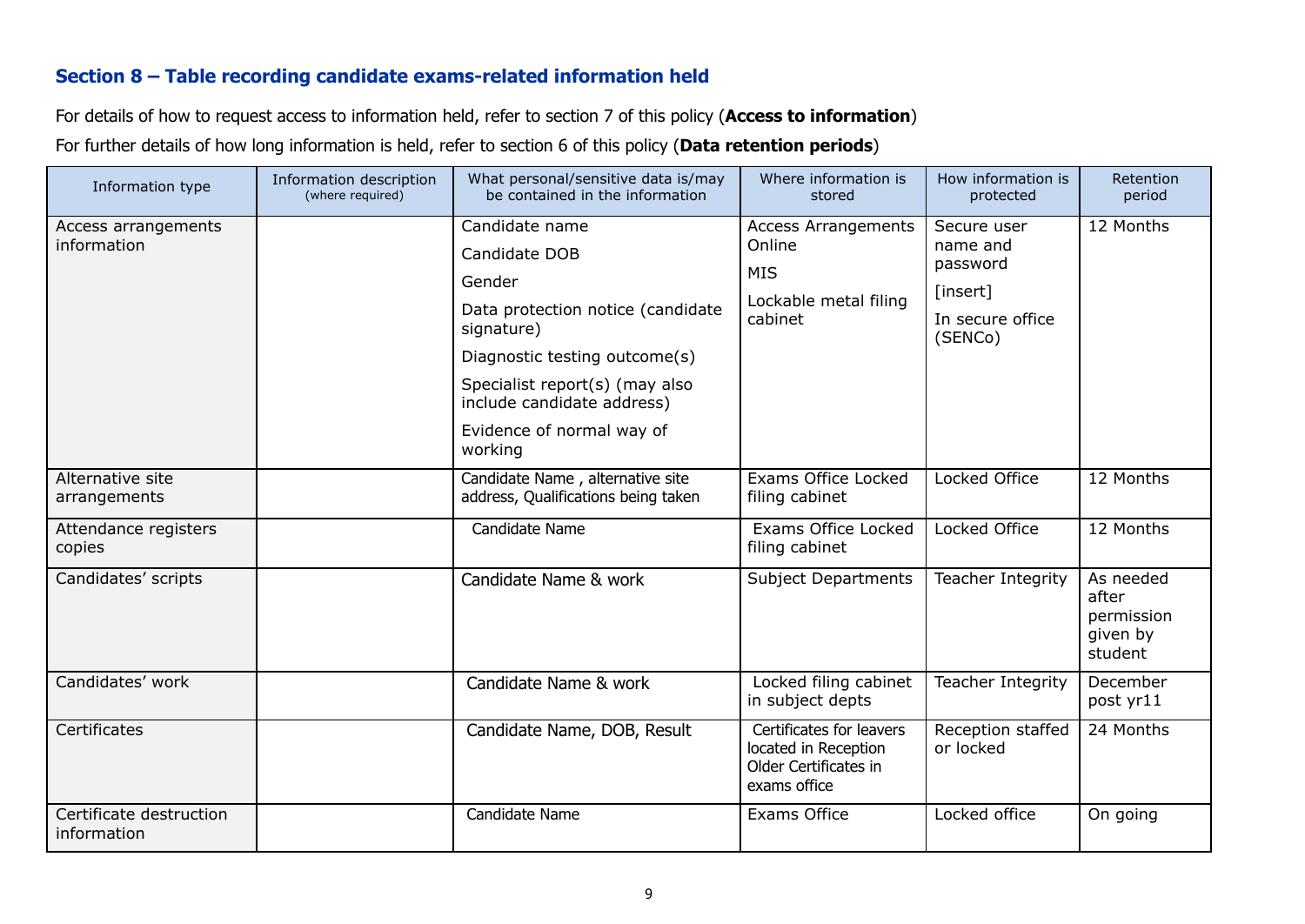| Certificate issue<br>information                               | Candidate name, address at end<br>of yr11                                 | Exams Office                                   | Locked office                         | On going  |
|----------------------------------------------------------------|---------------------------------------------------------------------------|------------------------------------------------|---------------------------------------|-----------|
| Conflicts of interest<br>records                               | Staff Name - form stating conflict                                        | Electronically                                 | Through secure<br>computer<br>systems | Ongoing   |
| Entry information                                              | Candidate Name, DOB subject<br>information                                | <b>SIMs</b>                                    | Through secure<br>computer<br>systems |           |
| Exam room incident<br>logs                                     | Candidate Name, exam number,<br>incident                                  | <b>Stored Electronically</b><br>& Paper copies | Through secure<br>computer<br>systems | 12 Months |
|                                                                |                                                                           |                                                | Locked in Exams<br>Office             |           |
| Invigilator and<br>facilitator training<br>records             | Name of invigilator, agency vetting<br>forms, signature on privacy notice | <b>Stored Electronically</b><br>& Paper copies | Through secure<br>computer<br>systems | 12 Months |
|                                                                |                                                                           |                                                | Locked in Exams<br>Office             |           |
| Overnight supervision<br>information                           | N/A no overnight supervisions to date<br>due to KS4 only taking exams     | <b>NA</b>                                      |                                       |           |
| Post-results services:<br>confirmation of<br>candidate consent | Candidate Name, exam number,<br>service requested                         | <b>Stored Electronically</b><br>& Paper copies | Through secure<br>computer<br>systems | 12 Months |
| information                                                    |                                                                           |                                                | Locked in Exams<br>Office             |           |
| Post-results services:<br>requests/outcome<br>information      | Candidate Name, exam number,<br>service requested                         | <b>Stored Electronically</b><br>& Paper copies | Through secure<br>computer<br>systems | 12 Months |
|                                                                |                                                                           |                                                | Locked in Exams<br>Office             |           |
| Post-results services:<br>scripts provided by ATS<br>service   | Candidate Name, exam number,<br>service requested                         | <b>Stored Electronically</b><br>& Paper copies | Through secure<br>computer<br>systems | 12 Months |
|                                                                |                                                                           |                                                | Locked in Exams<br>Office             |           |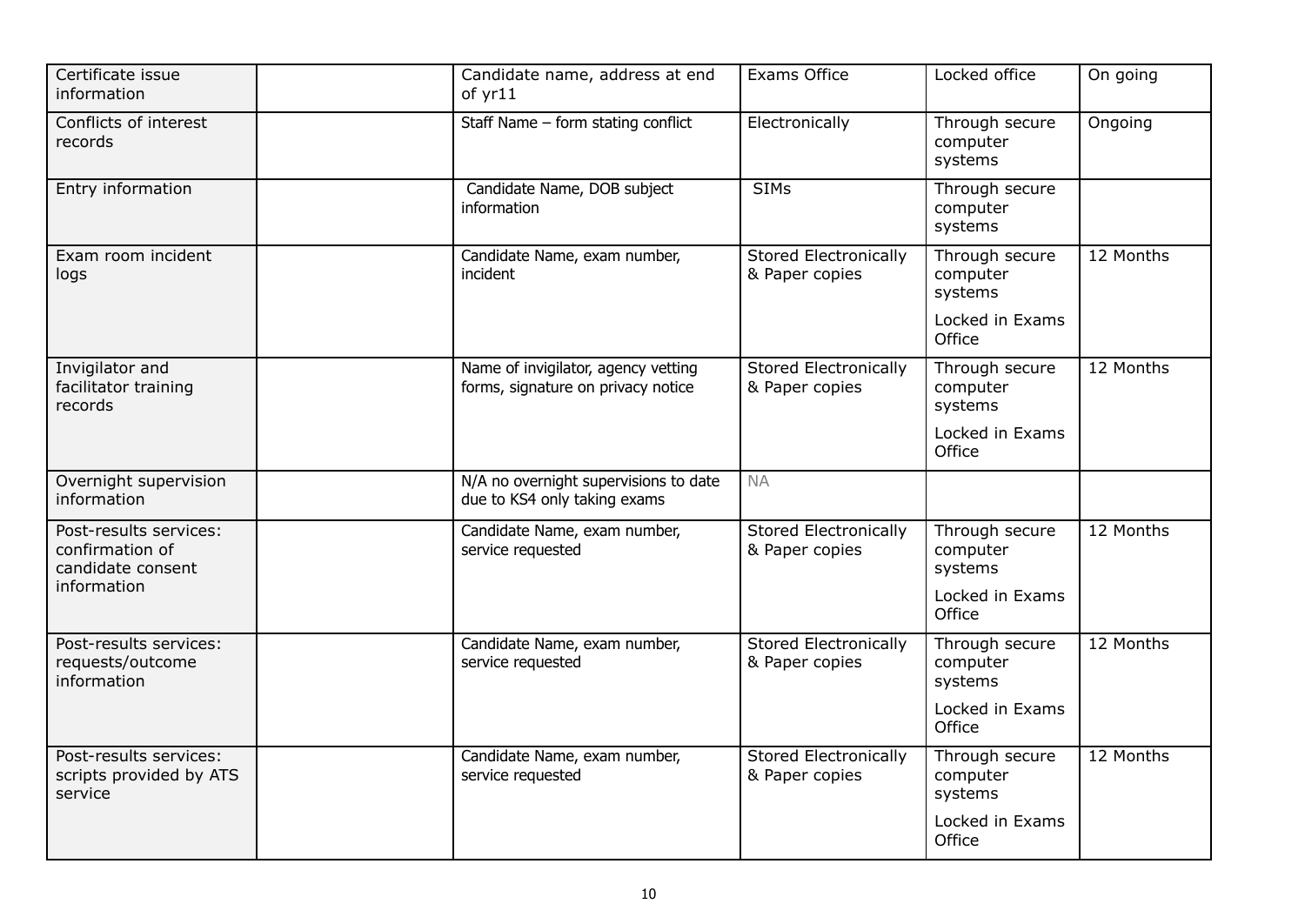| Post-results services:<br>tracking logs    | Candidate Name, exam number,<br>service requested                                         | <b>Stored Electronically</b><br>& Paper copies | Through secure<br>computer<br>systems                    | 12 Months                   |
|--------------------------------------------|-------------------------------------------------------------------------------------------|------------------------------------------------|----------------------------------------------------------|-----------------------------|
|                                            |                                                                                           |                                                | Locked in Exams<br>Office                                |                             |
| Private candidate<br>information           | Candidate Name, exam number,<br>passport scan                                             | Stored Electronically<br>& Paper copies        | Through secure<br>computer<br>systems                    | 12 Months                   |
|                                            |                                                                                           |                                                | Locked in Exams<br>Office                                |                             |
| Resolving timetable<br>clashes information | Candidate Name, exam number, times<br>exam paper was sat                                  | Stored Electronically<br>& Paper copies        | Through secure<br>computer<br>systems                    | 12 Months                   |
|                                            |                                                                                           |                                                | Locked in Exams<br>Office                                |                             |
| Results information                        | Candidate Name, exam number,<br>student information                                       | <b>Stored Electronically</b>                   | Through secure<br>computer<br>systems                    | Available in<br><b>SIMS</b> |
| Seating plans                              | Candidate Name, exam number, Tier of<br>Entry                                             | <b>Stored Electronically</b><br>& Paper copies | Through secure<br>computer<br>systems<br>Locked in Exams | 12 Months                   |
|                                            |                                                                                           |                                                | Office                                                   |                             |
| Special consideration<br>information       | Candidate Name, exam number,<br>reports from HOY, information provided<br>by parent/carer | <b>Stored Electronically</b><br>& Paper copies | Through secure<br>computer<br>systems                    | 12 Months                   |
|                                            |                                                                                           |                                                | Locked in Exams<br>Office                                |                             |
| Suspected malpractice<br>reports/outcomes  | Candidate Name, exam number,<br>reports of malpractice                                    | <b>Stored Electronically</b><br>& Paper copies | Through secure<br>computer<br>systems                    | 12 Months                   |
|                                            |                                                                                           |                                                | Locked in Exams<br>Office                                |                             |